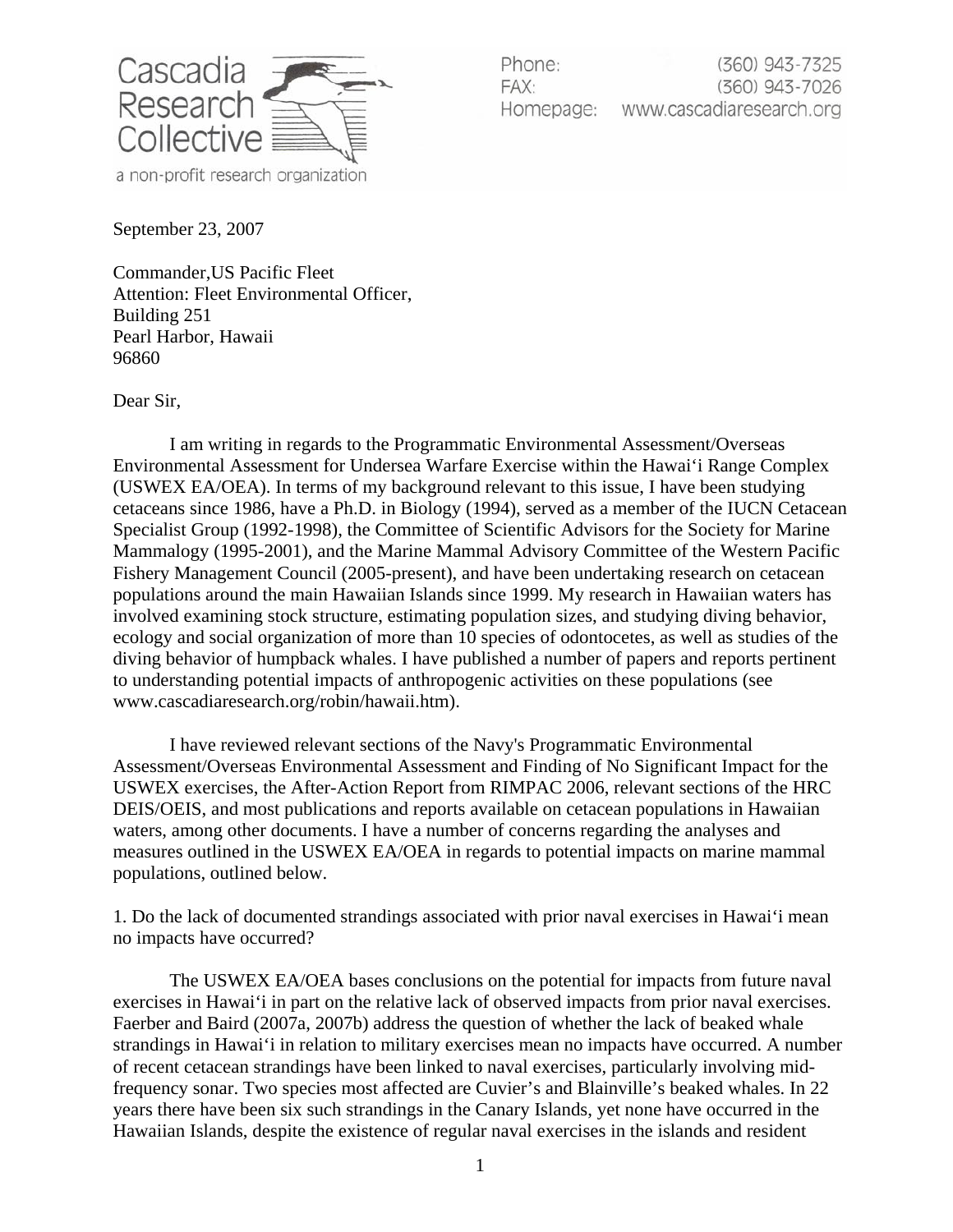populations of both species of beaked whales (McSweeney et al. 2007). The USWEX EA/OEA and other assessments of potential impacts of ongoing naval exercises in Hawai'i have used the lack of mass strandings to imply that there have been no past impacts. Faerber and Baird (2007a, 2007b) hypothesize that the likelihood of a dead or moribund beaked whale stranding, and the probability of a stranded animal being detected, differ between the Canary and Hawaiian Islands. They examined near-shore bathymetry, shoreline slope, human population densities, fringing reef presence, ocean currents, sea surface temperature, and the presence of large scavenging sharks. The Canary Islands have a greater proportion of beaked whale "habitat" (depths >650 m) closer to shore (10.6% versus 6.3% within 3-km of shore), with a steeper slope (avg. slope Canaries -134m/km, Hawai'i -95 m/km). Hawai'i is dominated by steeper ( $>50^{\circ}$ ) shoreline cliffs (6% of shorelines vs. <1% for Canaries), human population density is 28% of that in the Canaries, and population per kilometer of shoreline is 53% of that in the Canaries. Fringing reefs are common around the main Hawaiian Islands, while such reefs do not form in the Canaries. Suitable habitat closer to shore, more accessible coastlines, lack of fringing reefs, lower water temperature with slower currents, and increased human population densities all suggest moribund or dead beaked whales are more likely to strand and be detected in the Canary Islands than in the Hawaiian Islands. Faerber and Baird (2007b) thus conclude that a lack of mass strandings in the Hawaiian Islands cannot be used to indicate a lack of impact.

In addition, a lack of sightings of dead floating whales or dolphins in monitoring efforts does not indicate that animals have not been killed. Most species of whales and dolphins (with the exception of sperm whales and right whales) usually sink upon death. If animals die in shallow water, decomposition processes may eventually result in the carcass re-floating (where it has a chance of being detected). In deep waters, however, increased hydrostatic pressure and differences in gas solubility may prevent carcasses from re-floating (Allison et al. 1991). Given that beaked whales and other potentially at risk species typically inhabit deep waters in Hawai'i, if an individual is killed the carcass may not re-float where it could be detected.

2. The use of a 190 dB threshold for behavioral effects or potentially mortality of beaked whales is not supported by available information.

Modeling and controlled exposure experiments show that the sound level required to trigger behavioral response is much lower than the behavioral threshold adopted by the Navy (190 dB) and NMFS (173 dB). Controlled playbacks with killer whales in Norway that were tagged and exposed to mid-frequency sonar signals demonstrated that individuals displayed unusual diving patterns, ceased feeding and fled the ensonified area at received levels near 150 dB (Kvadsheim et al. 2007). Modeling of the predicted sound exposures of beaked whales associated with the 2000 stranding event in the Bahamas (Balcomb and Claridge 2001) suggest that stranded animals received sound pressure levels of between 145 and 169.3 db (Hildebrand and Balcomb 2004; Balcomb 2006), suggesting that at least in the case of beaked whales, such sound pressure levels may result in mortality.

3. Mitigation measures outlined are ineffective at detecting long-diving and cryptic species

The USWEX EA/OEA assumes that the measures it proposes will mitigate impacts on marine mammals. The "protective measures related to acoustic effects" (Section 5.1) outlined primarily involve a combination of visual and passive acoustic detection methods for the presence of marine mammals around vessels operating mid-frequency active sonar. However, a number of species of odontocetes found in Hawaiian waters dive for extended periods. For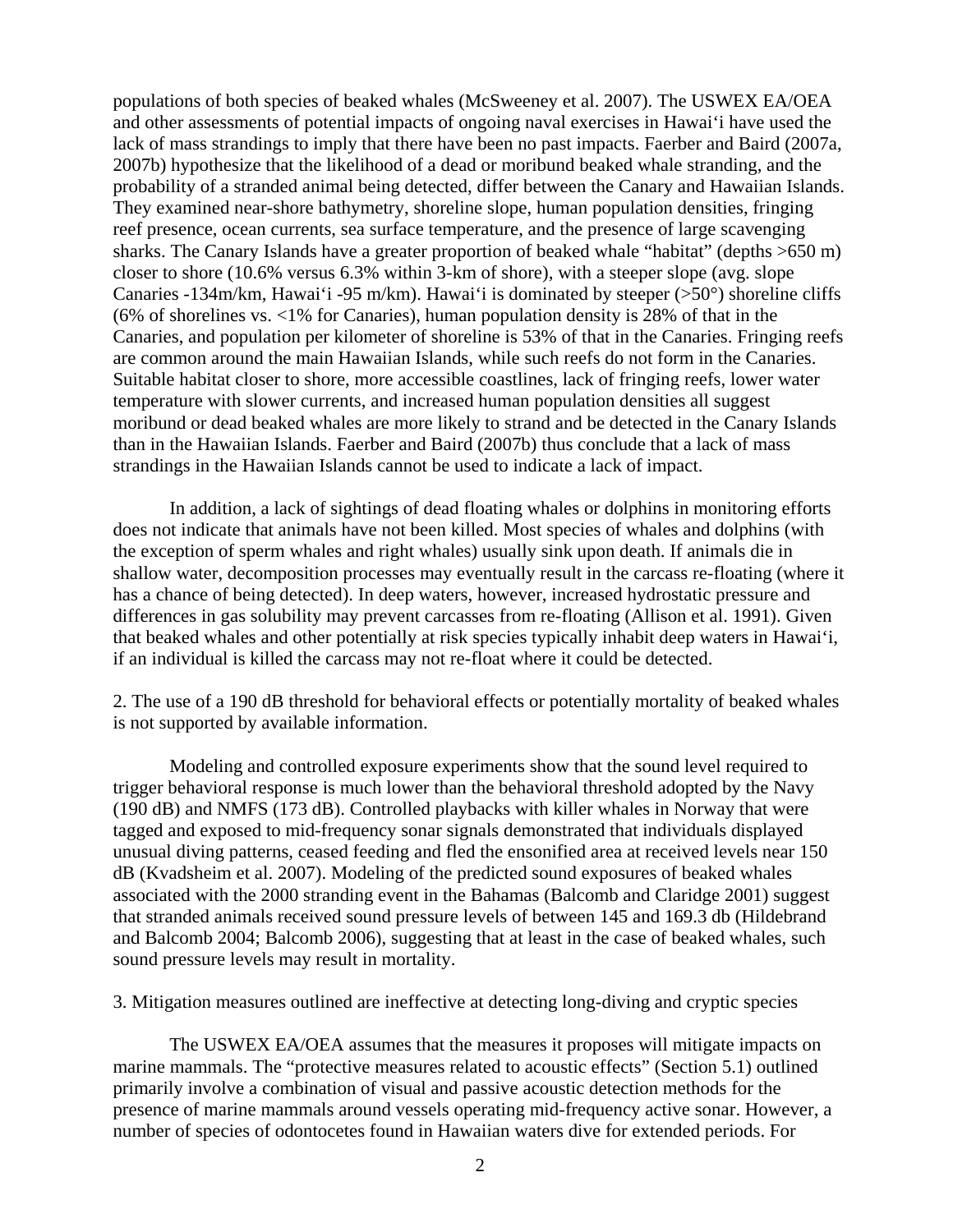example, Blainville's and Cuvier's beaked whales have been documented diving for periods of up to 83 and 94 minutes, respectively (Baird et al. 2006, Baird unpublished), and regularly dive for periods of 50-60 minutes. Short-finned pilot whales may dive for periods of up to 27 minutes in Hawai'i (Baird unpublished), and dwarf and pygmy sperm whales dive for extended periods (>10 minutes). According to the best available estimates, fewer than 2% of beaked whales would likely be detected by visual observations as outlined in the USWEX EA/OEA, even when directly on the ship's trackline (Barlow and Gisiner 2006). The detection rate would approach zero for beaked whales occurring one km away (Barlow and Gisiner 2006). The USWEX EA/OEA suggest that monitoring by passive sonar would allow detection of cetaceans, however the probability of locating all or most toothed whales through passive acoustic monitoring is extremely low. There is currently no information available on the sounds produced by some species of Hawaiian odontocetes (e.g., dwarf sperm whales) so it would be impossible to train passive sonar operators to detect these sounds. No information is available on the proportion of time individuals of most species spend producing sounds, of the sound pressure levels of vocalizations (and thus the potential distance at which they might be detected), or on the depths at which sounds are produced (some species, such as beaked whales, may only vocalize at depth). Information presented in the RIMPAC 2006 After Action Report documents the ineffectiveness of the Navy's passive acoustic monitoring. In this report is it noted that there were 29 instances where marine mammals were detected, 28 visually (at least 20 from ships) and only one acoustically. The fact that there was only a single acoustic detection and at least 20 ship-based visual detections indicates that passive acoustics are unlikely to be an effective means of monitoring marine mammal presence (and thus mitigating impacts) around naval vessels in Hawai'i. Given that passive acoustics are the primary method the Navy intends to use to detect marine mammals at night (and thus mitigate impacts), impacts at night will be impossible to avoid.

4. The USWEX EA/OEA does not fully take into account evidence of population structure when assessing risks to populations.

Understanding and predicting the impacts of anthropogenic activities on protected species such as marine mammals requires knowledge of population structure. If populations are fragmented into a number of smaller demographically isolated units, and some of these units are more exposed to anthropogenic activities, the impacts of anthropogenic activities on populations may be greater than otherwise predicted. In Hawaiian waters, population structure has been examined for only four species of odontocetes: false killer whales, short-finned pilot whales, bottlenose dolphins, and spinner dolphins. Genetic evidence from all four of these species indicates the presence of demographically-isolated island-associated populations (Andrews et al. 2006; Chivers et al. 2003, 2007; Martien et al. 2005). Given the high levels of site fidelity that have been documented for melon-headed whales, pygmy killer whales, Blainville's beaked whales, Cuvier's beaked whales, and rough-toothed dolphins (Huggins et al. 2005; McSweeney et al. 2005, 2007; Webster et al. 2005), it is likely that if sufficient genetic samples were available from these populations there would be similar evidence of demographically isolated island-associated populations. As such, instead of potentially impacting a small proportion of a number of widely-ranging populations of odontocetes, naval exercises around the main Hawaiian Islands have the potential to impact a large proportion of individuals in a number of relatively small island-associated populations. High levels of site fidelity documented from photoidentification suggest that if individuals were killed due to anthropogenic activities recolonization from other populations would not occur quickly.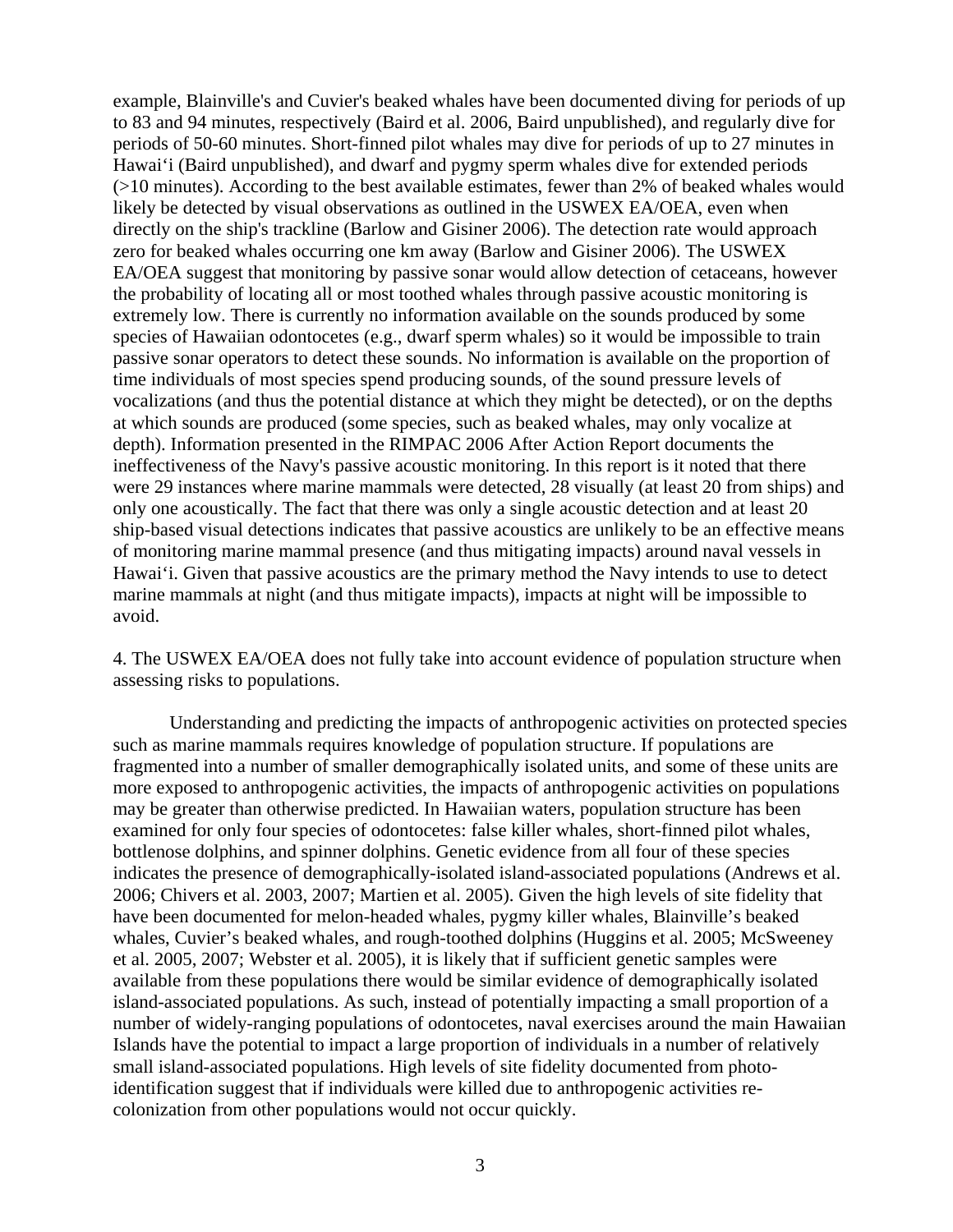5. Data collected as part of the marine mammal exercise monitoring plan should be used to assess the effectiveness of the monitoring effort.

The USWEX EA/OEA notes that there will be an evaluation of the monitoring program's ability to detect whales but no information is presented on how this will be done. Information presented in the RIMPAC After Action Report was insufficient to assess the efficacy of the visual monitoring, because no information was presented on the number of hours of visual monitoring that was undertaken and the total number of vessels/observers monitoring. To assess the efficacy of such visual monitoring, information on effort (number of vessels, number of observers, number of hours observed, and sea conditions during observations), and the number of sightings of each species must be recorded and reported. This would allow independent assessment of the efficacy of the monitoring, by comparing sighting rates (by species) to independent survey data from the Hawaiian Islands, to estimate what proportion of marine mammals in the operating area the observers are detecting.

Sincerely,

Robin W. Baird, Ph.D. Research Biologist E-mail rwbaird@cascadiaresearch.org

References

- Allison, P.A., C.R. Smith, H. Kukert, J.W. Deming, and B.A. Bennett. 1991. Deep-water taphonomy of vertebrate carcasses: a whale skeleton in the bathyal Santa Catalina Basin. Paleobiology 17:78-89.
- Andrews, K.R., L. Karczmarski, W.W.L. Au, S.H. Rickards, C.A. Vanderlip and R.J. Toonen. 2006. Patterns of genetic diversity of the Hawaiian spinner dolphin (*Stenella longirostris*). Atoll Research Bulletin 543:65-73.
- Baird, R.W., D.L. Webster, D.J. McSweeney, A.D. Ligon, G.S. Schorr, and J. Barlow. 2006. Diving behaviour of Cuvier's (*Ziphius cavirostris*) and Blainville's (*Mesoplodon densirostris*) beaked whales in Hawai'i. Canadian Journal of Zoology 84:1120-1128.
- Balcomb, K.C. 2006. Statement of Kenneth Balcomb for report of the Marine Mammal Commission advisory committee on acoustic impacts on marine mammals, Feb. 1, 2006. Available at http://www.mmc.gov/sound/.
- Balcomb, K.C., and D.E. Claridge. 2001. A mass stranding of cetaceans caused by naval sonar in the Bahamas. Bahamas Journal of Science 5:1-12.
- Barlow, J., and R. Gisiner. 2006. Mitigating, monitoring and assessing the effects of anthropogenic sound on beaked whales. Journal of Cetacean Research and Management 7:239-249.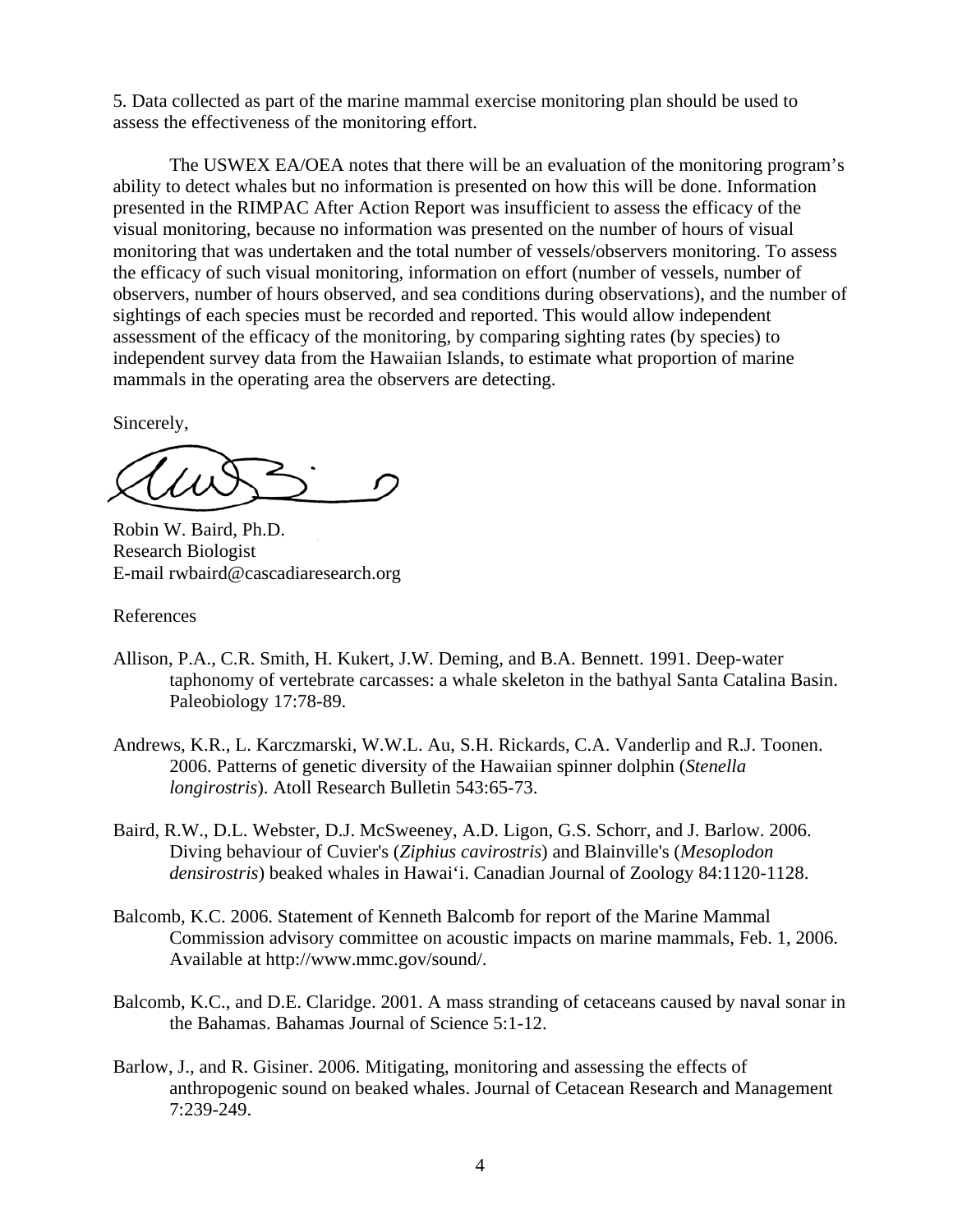- Chivers, S.J., R.G. LeDuc and R.W. Baird. 2003. Hawaiian island populations of false killer whales and short-finned pilot whales revealed by genetic analyses**.** In Abstracts of the 15th Biennial Conference on the Biology of Marine Mammals, Greensboro, NC, December 2003.
- Chivers, S.J., R.W. Baird, D.J. McSweeney, D.L. Webster, N.M. Hedrick, and J.C. Salinas. 2007. Genetic variation and evidence for population structure in eastern North Pacific false killer whales (*Pseudorca crassidens***).** Canadian Journal of Zoology 85:783-794.
- Faerber, M.M., and R.W. Baird. 2007a. Beaked whale strandings in relation to military exercises: a comparison between the Canary and Hawaiian Islands. Presentation at the 21st Annual Conference of the European Cetacean Society, San Sebastian, Spain, April 22-27, 2007. Presentation available at www.cascadiaresearch.org/robin/hawaii.htm
- Faerber, M.M., and R.W. Baird. 2007b. Does a lack of beaked whale strandings in relation to military exercises mean no impacts have occurred? A comparison of stranding and detection probabilities in the Canary and Hawaiian Islands. Abstract submitted to the 18th Biennial Conference on the Biology of Marine Mammals, Cape Town, South Africa, November-December 2007. (accepted for an oral presentation)
- Hildebrand, J. and K.C. Balcomb. 2004. Modeling the Bahamas beaked whale stranding of March 2000. Presentation to the third plenary meeting of the Marine Mammal Commission advisory committee on acoustic impacts on marine mammals, San Francisco, California, July 29, 2004. Available from http://www.mmc.gov/sound/plenary3/pdf/hildebrand-balcomb.pdf
- Huggins, J., R.W. Baird, D.L. Webster, D.J. McSweeney, G.S. Schorr and A.D. Ligon. 2005. Inter-island movements and re-sightings of melon-headed whales within the Hawaiian archipelago. Presentation at the 16th Biennial Conference on the Biology of Marine Mammals, San Diego, CA, December 2005.
- Jefferson, T.A., D. Fertl, M. Michael, and T.D. Fagin. 2006. An unusual encounter with a mixed school of melon-headed whales (*Peponocephala electra*) and rough-toothed dolphins (*Steo bredanensis*) at Rota, Northern Mariana Islands. Micronesica 38:239-244.
- Kvadsheim, P., F. Benders, P. Miller, L. Doksaeter, F. Knudsen, P. Tyack, N. Nordlund, F.P. Lam, F. Samarra, L. Kleivane and O.R. Godo. 2007. Herring (sild), killer whales (spekkhogger) and sonar – the 3S-2006 cruise report with preliminary results. Forsvarets forskningsinstitutt/Norwegian Defence Research Establishment.
- Ligon, A.D., R.W. Baird, D.L. Webster, D.J. McSweeney, G.S. Schorr. 2007. Habitat preferences of melon-headed whales (*Peponocephala electra*) around the main Hawaiian Islands: implications for interpretation of the 2004 Hanalei Bay stranding event. Abstract submitted to the 18th Biennial Conference on the Biology of Marine Mammals, Cape Town, South Africa, November-December 2007. (accepted for a poster presentation)
- Martien, K.K., R.W. Baird and K.M. Robertson. 2005. Population structure of bottlenose dolphins (*Tursiops sp.*) around the main Hawaiian Islands. Presentation at the 16th